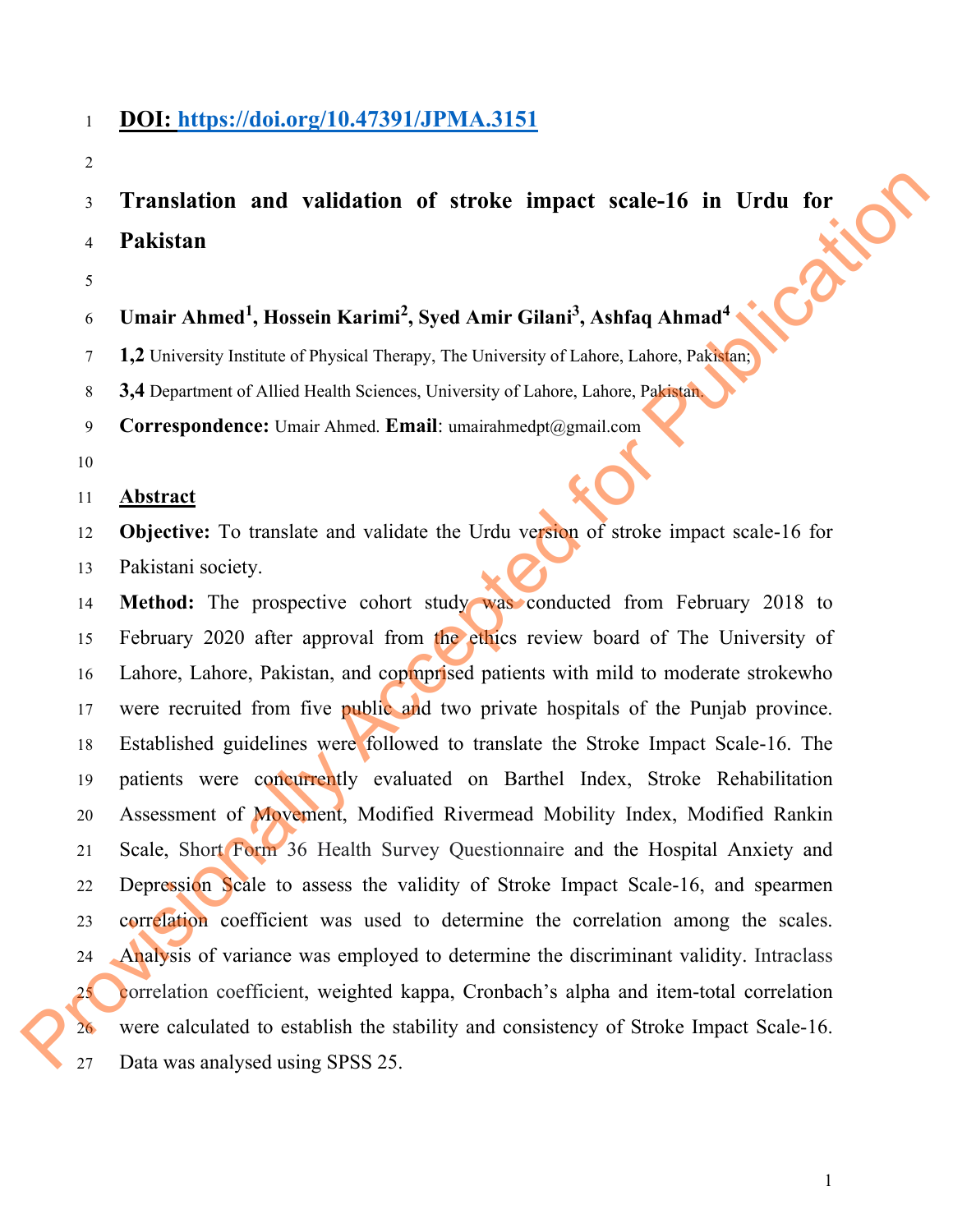28 **Results:** Of the 90 patients, 50(55.5%) were females and 40(45.5%) were males. The 29 subjects were aged 50-80 years. The correlation of Stroke Impact Scale-16 was strong 30 with the established tools and ranged from 0.78 to 0.91. The discriminant validity was 31 also significant (p<.001) across all Modified Rankin Scale levels. The Intraclass 32 correlation coefficient was 0.94 and Cronbach's alpha was 0.91 for test-retest 33 reliability and internal consistency, respectively. All corrected item-total correlation 34 values exceeded the priori minimum standard  $(\geq 0.40)$  and ranged from 0.51 to 0.68. 35 The weighted kappa for item reliability also achieved priori criteria ( $\geq 0.40$ ) and ranged 36 from 0.53 to 0.88.

37 **Conclusion:** With slight modifications, the Urdu version of Stroke Impact Scale-16 38 was found to have satisfactory psychometric properties and can be used in clinical and 39 research settings for stroke survivors in Pakistan.

40 **Key Words:** Stroke, Patient reported outcome measures, Quality of life.

41

### 42 **Introduction**

43 There is a pressing demand in neurorchabilitation and clinical research to include 44 subjective wellbeing as an essential health outcome. Although performance-based 45 functional tools are considered necessary,<sup>1</sup> self-reported physical functioning scales 46 are increasingly being valued in rehabilitation to design appropriate therapeutic 47 interventions for stroke patients.<sup>2</sup> Patient-reported physical functioning instruments 48 with suitable psychometrics are still scarce in Urdu language for Pakistani stroke 49 patients because such scales are mostly available in English or foreign languages. 50 Since only a small proportion of the Pakistani population can read and understand  $51$  English,<sup>3</sup> their widespread use in clinical and research settings is limited. It is a well-52 known fact that a simple translation does not warrant its use in clinical and research  $\sim$  settings and may lead to an instrument that is not equivalent to the original.<sup>4, 5</sup> 54 Therefore, healthcare professionals face a dilemma; whether to develop a new 55 instrument in a native language or to test the psychometric properties of the well-56 established outcome measure in the local environment and context.<sup>6</sup> The development 30 with the established tools and ranged from 0.78 to 0.91. The discriminant validity was<br>
31 also significant (6-5001) arcos all Modifica Reaktai Scale levels. The latterclass<br>
25 correction coefficient was 0.94 and Cros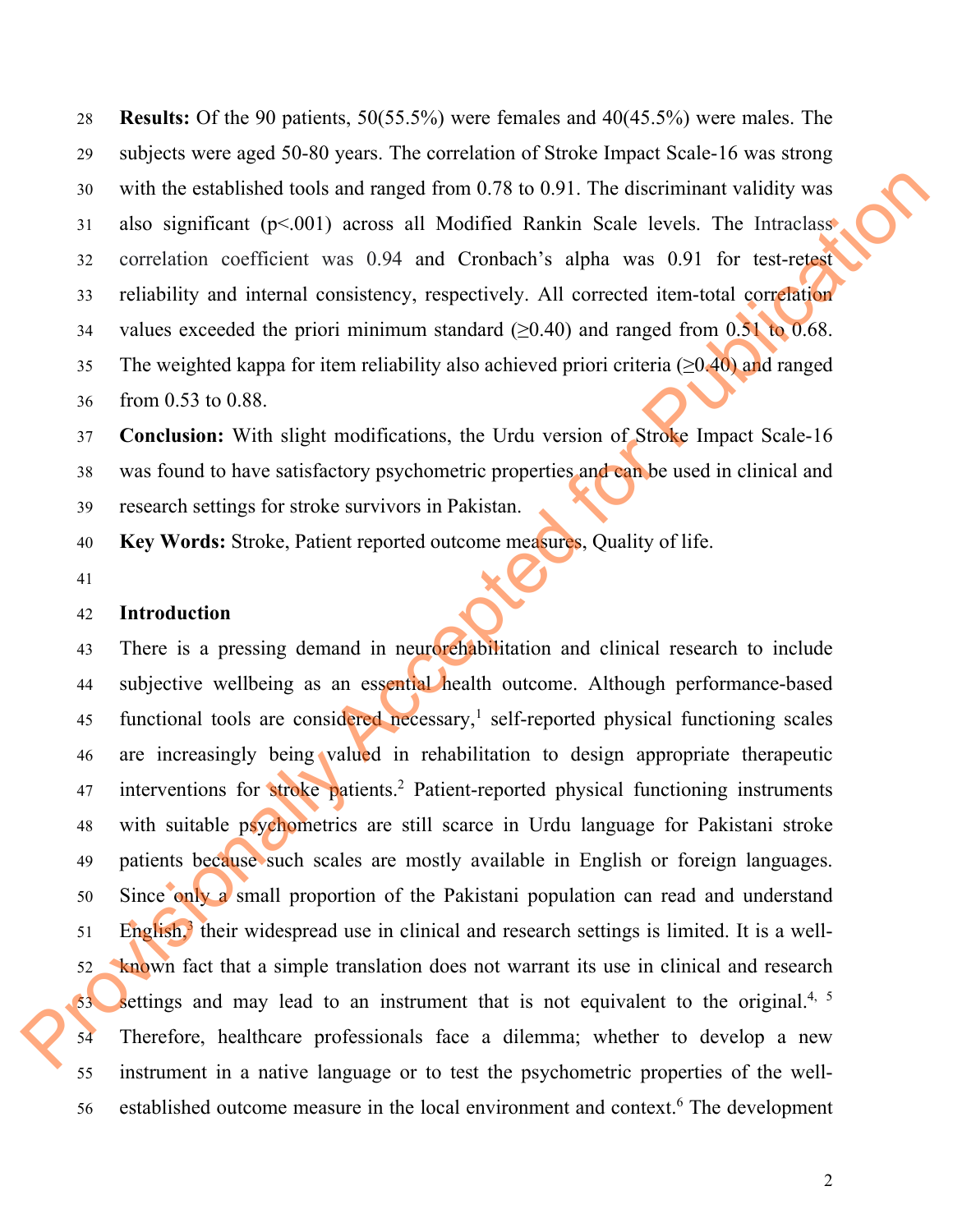57 of scale is a costly and laborious process.<sup>6</sup> In contrast, the latter option is more economical and allows comparison of results with national and international data.7 58 59 To cover the Nagi model domains, the clinicians and researchers usually combine the 60 Stroke Impact Scale-16 (SIS-16) with other health outcome measures due to its brevity 61 and good psychometric properties. $8$  SIS-16 is a disease-specific and self-reported 62 outcome measure used to capture stroke impact on survivors' physical functioning.<sup>9, 10</sup> 63 SIS-16 demonstrated a better ability to capture stroke consequences, particularly in 64 mild to moderate stroke, compared to other scales, such as the Barthel Index (BI), 65 which have shortcomings of a severe ceiling effect.<sup>11</sup>

66 The current study was planned to translate and validate the Urdu version of SIS-16 for 67 Pakistani patients. The stability of the reliability and validity of the Urdu version 68 would provide therapists working in neurological rehabilitation with an option to 69 select a patient reported outcome measure (PROM) that guide them to choose the most 70 appropriate interventions for their patients.

71

### 72 **Materials and Methods**

73 The prospective cohort study was conducted from February 2018 to February 2020 at 74 various hospitals in the Pubnjab province of Pakistan, and allowed data collection at 75 two time points (T1 and T2). The design assumes that a subclinical or no change 76 occurs between T1 and T2.

77 After approval from the ethics review board of The University of Lahore, the sample 78 size was calculated according to COnsensus-based Standards for the selection of 79 health status Measurement INstruments (COSMIN) guidelines for psychometric so testing of PROM.<sup>12</sup> The sample was raised using consecutive sampling technique from 81 five public-sector facilities, including district headquarter hospitals (DHQs) at Okara, 82 Sahiwal, Multan, Qasur and Pakpattan, and two private hospitals, including Al-Shafi 83 Hospital and the The University of Lahore Teaching Hospital. Those included were 84 patients of either gender aged 50-80 years with acute or chronic stroke regardless of its 85 hemorrhagic or ischemic or recurrent nature. They were able to read and write Urdu, 99 To cover the Nagi model domains, the clinicians and researchers usually combine the solution through Stroke impact State-16 (SIS-16) with other heading to a disconvergence of the forecast of the solution of the solutio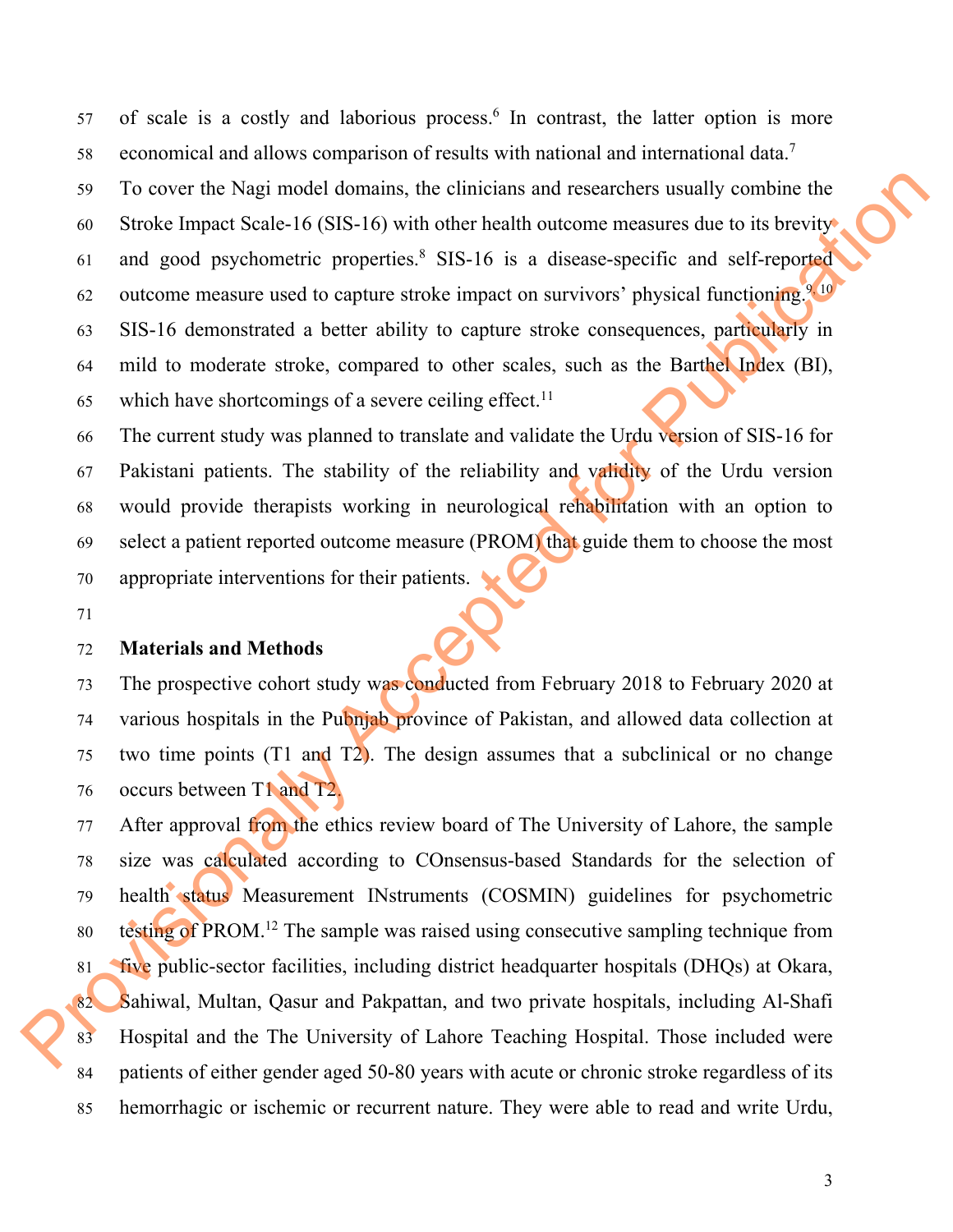86 and had a minimum education up to  $5<sup>th</sup>$  grade. Stroke patients with communication 87 difficulties, such as those with aphasia or reduced consciousness, and stroke survivors 88 with the inability to walk independently were excluded.

89 After taking consent from the patients, baseline data was collected regarding age, 90 gender, type of stroke and duration since diagnosis.

91 In the first phase, translation and back-translation of SIS-16 was donein line with 92 guidelines proposed by Beaton et al. in 2004 and the World Health Organisation (WHO) in 2014.<sup>4, 13</sup> This phase consisted of five progressive stages. In the first stage, 94 two independent bilingual translators with specialist knowledge of English and Urdu 95 were invited from the United Kingdom to translate the SIS-16 into Urdu. One 96 translator had a non-medical background, while the other was a physiotherapist with 97 more than 10 years of experience in stroke rehabilitation with the National Health 98 Services (NHS). The two translators and an observer then synthesised the results and 99 produced a consensus translation of SIS-16 in the second stage. Two back-translators 100 with a non-medical background were then invited to back-translate the Urdu version 101 of SIS-16 into the source language. They were blinded to the original version of SIS-102 16 and had no prior understanding of the scale. An expert committee, consisting of 103 translators, methodologists and researchers, produced the Urdu version of SIS-16 for 104 cognitive testing. In the final stage of this phase, eight patients self-completed the SIS-105 16. An expert with more than 6 years of experience in stroke rehabilitation cognitively 106 debriefed the scale on these stroke patients to investigate their understandability of the 107 Urdu version of the scale (USIS-16). A final version was then produced for field 108 testing  $(Appendix).<sup>14</sup>$ ss with the inability to walk independently were excluded.<br>
20 After taking consent from the patients, baseline data was collected regarding ages<br>
29 gandets, type of stock and durint since diagnosis.<br>
21 In the first pha

109 The second phase of the study comprised testing of psychometric properties, like 110 internal consistency, item-domain correlation, test-retest reliability and construct 111 validity. The validity of the USIS-16 was calculated by administrating the following 112 battery of outcome measures with USIS-16 at T1: to assess the convergent validity, 113 BI, Modified Rivermead Mobility Index (MRMI), Stroke Rehabilitation Assessment 114 of Movement (STREAM), Modified Rankin Scale (MRS) and Short Form 36 Health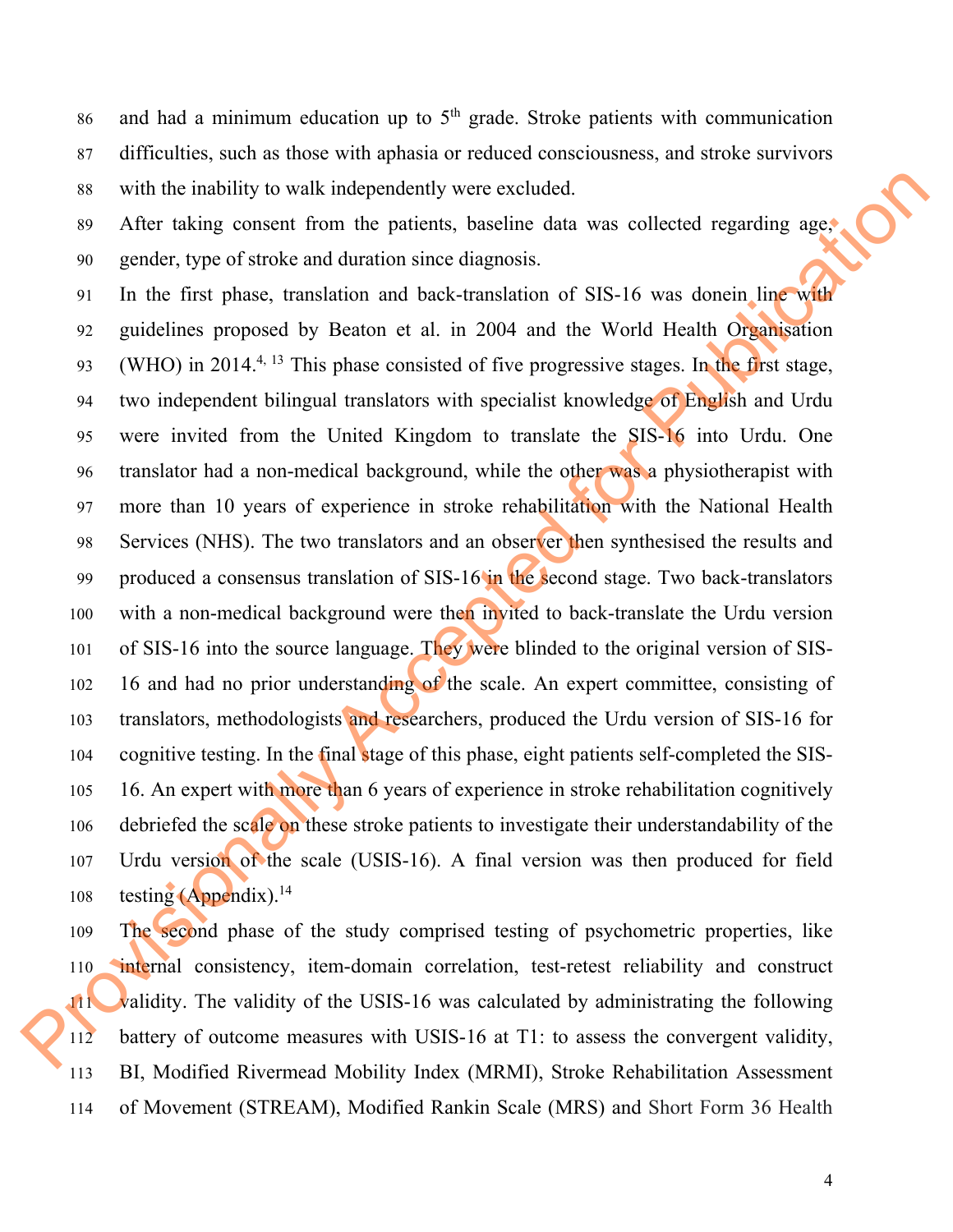115 Survey Questionnaire (SF-36) were employed. The MRS was also used to assess the 116 known-group validity of USIS-16. The patients enrolled in the study were reassessed 117 at T2 after a week to determine the test-retest reliability. The questionnaire and 118 permission to use for translation and validation of the SIS-16 were obtained from 119 Mapi Research Trust (Lyon, France) on behalf of copyright holders, The University of 120 Kansas Medical Centre, United States of America. The standardisation of the data-121 collection procedure was achieved through prior training of therapists to administer 122 the functional stroke scales before formal data-collection.

123 Data was analysed using SPSS 25. An intraclass correlation coefficient (ICC) (2-way 124 random model with agreement) and weighted kappa (quadratic) were calculated for 125 test-retest and individual item reliability, respectively. A priori criteria of ICC  $\geq 0.70$ 126 and weighted kappa ≥0.40 were deemed appropriate for test-retest and item reliability, 127 respectively.<sup>15, 16</sup> The internal consistency of the USIS-16 was determined with 128 Cronbach's alpha, and a value of  $\geq$ 0.70 was considered standard for PROM.<sup>17</sup> Internal 129 consistency was further assessed by conducting an item-to-total correlation; that is, 130 how each item on the test relates to the instrument as a whole. This approach avoids 131 creating an unduly extended test, and values  $\geq 0.40$  for item-to-total correlation were 132 deemed appropriate.<sup>18</sup> Concurrent criterion validity compares the measure to a gold 133 standard at the same point in time. It was hypothesised that USIS-16 would have a 134 strong correlation ( $\geq 0.70$  or above) with BI as the gold standard.<sup>19</sup> The convergent 135 validity indicates the extent to which the tool is believed to reflect the same underlying 136 phenomenon and correlates to outcome measures of a similar construct.<sup>20</sup> In contrast, 137 divergent validity assumes that different outcome measures assess unlike constructs 138 and lack correlation.<sup>21</sup> It was hypothesised that STREAM, MRMI and physical 139 domain of SF-36 would show a moderate (0.30 to 0.59) to high correlation (0.60 or 140 more) with USIS-16. In contrast, a low correlation (rS=0.30) was expected with the 141 Hospital Anxiety and Depression Scale (HADS). Spearman's rank correlation 142 coefficient (rS) was used to determine the convergent and divergent validity. The 143 discriminant or known-group validity assesses the ability of the scale to distinguish 117 at T2 after a week to determine the test-retest reliability. The questionnaire and<br>
118 permission to use for translation and validation of the SIS-16 were obtained from<br>
119 Mapi Research Tras (Lyon, France) and beha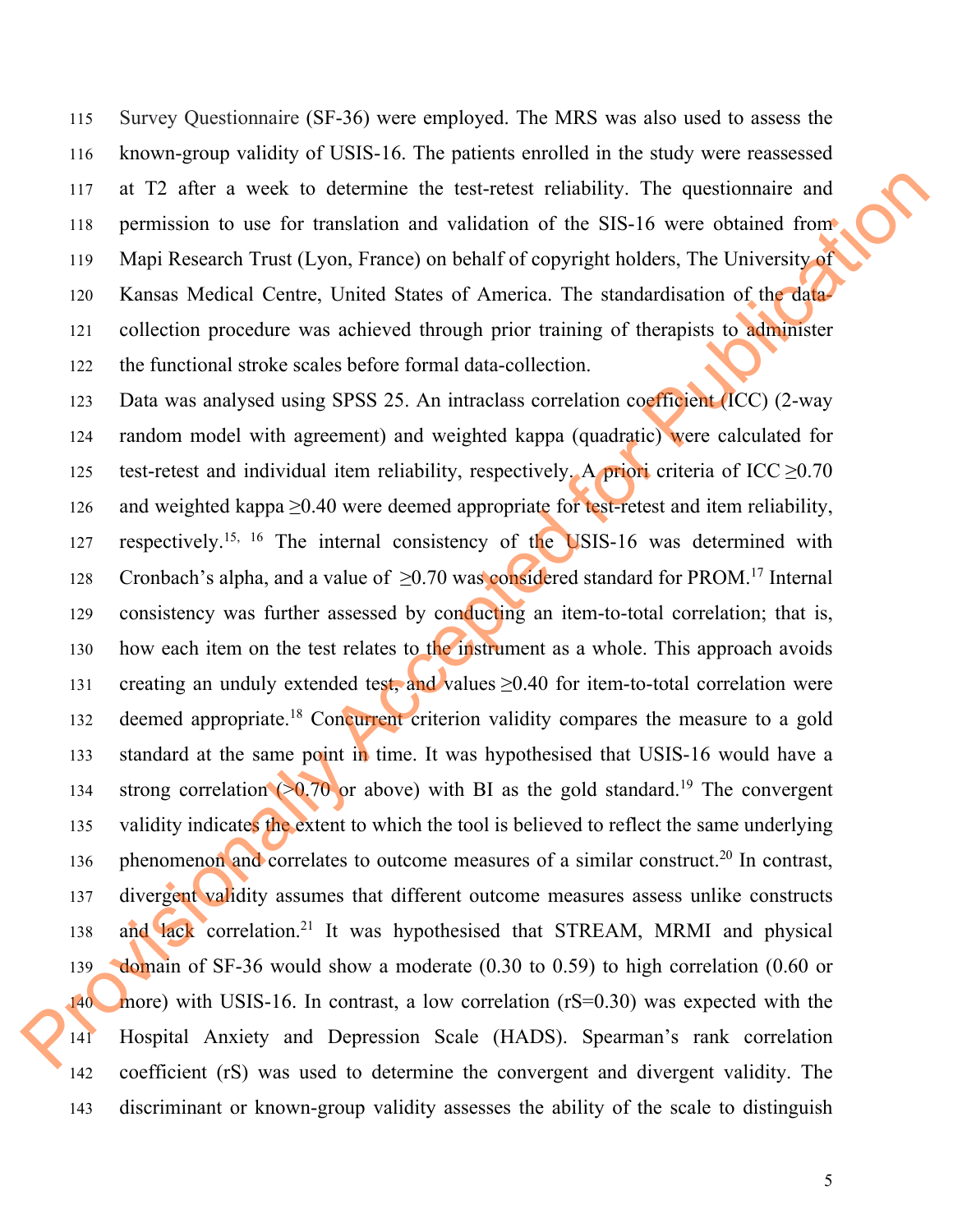144 between different classes of patients. Based on the MRS scale, stroke patients were 145 subgrouped into slight, mild, moderate and moderately severe disabilities. It was 146 hypothesised that a significant difference would exist when the mean USIS-16 score 147 based on MRS stages would be compared. Analysis of varioance (ANOVA) was used 148 to calculate the significance of differencesP<0.05 was set as the marker of significance.<br>150 149 significance.

150

#### 151 **Results**

152 Of the 90 patients, 50(55.5%) were females and 40(45.5%) were males. The subjects 153 were aged 50-80 years. Of the total, 63(70%) had ischemic stroke and 27(30%) had 154 haemorrhagic. Mean values of all the scales used in the study were noted (Table 1).

155 The correlation of SIS-16 was strong with the established tools and ranged from 0.78 156 to 0.91. The discriminant validity was also significant (p<0.001) across all MRS 157 levels. The ICC was 0.94 and Cronbach's alpha was 0.91 for test-retest reliability and 158 internal consistency, respectively. All corrected item-total correlation values exceeded 159 the priori minimum standard  $(≥0.40)$  and ranged from 0.51 to 0.68. The weighted 160 kappa for item reliability also achieved priori criteria ( $\geq$ 0.40) and ranged from 0.53 to 161 0.88. 146 hypothesised that a significant difference would exist when the mean USIS-16 score<br>
147 based on MRS stages would be compared. Analysis of variousce (ANOVA) was used<br>
148 to calculate the significance of differences1<sup></sup>

162 The criterion and convergent validity of USIS-16 were acceptable and demonstrated a 163 significantly strong correlation between USIS-16 and other functional scales 164 (BI=r0.88, STREAM=r0.91, MRMI=r0.92, and MRS=r0.78). The USIS-16 score was 165 significantly correlated with the physical functioning of SF-36 at a higher level 166 (r0.84). However, the physical component summary (PCS) demonstrated a moderate 167 correlation (0.67) with the USIS-16 (Table 2).

168 The known-group validity of USIS-16 was satisfactory as the mean score of USIS-16 169 tended to decrease significantly with the severity of the stroke based on MRS (Table 170 3).

- 171
- 172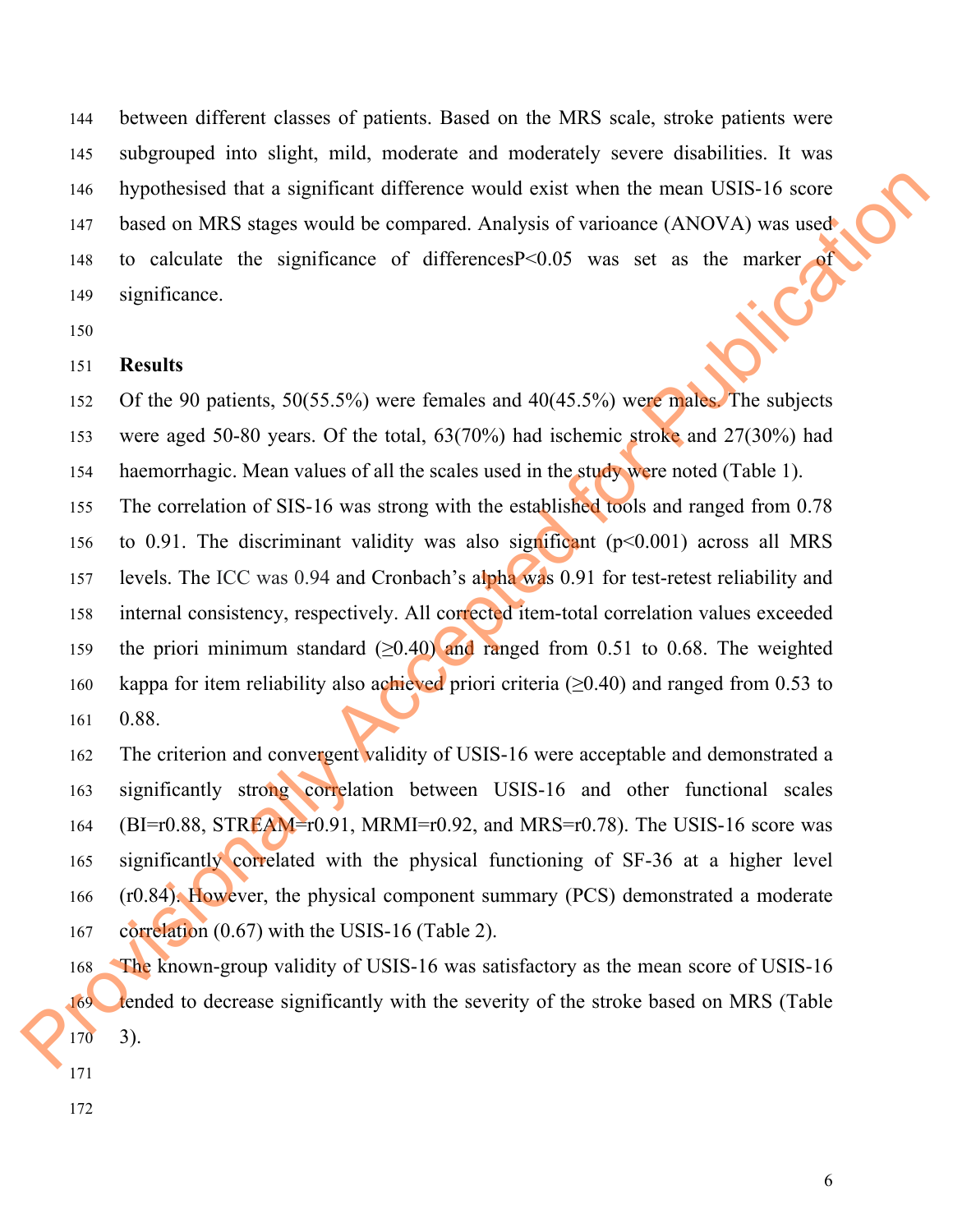### 173 **Discussion**

174 To the best of our knowledge, the current study is the first to translate and test the 175 psychometric properties of SIS-16 into Urdu language for Pakistani stroke survivors. 176 The findings are fairly consistent with studies that found psychometric properties of 177 SIS-16 adequate in diverse cultures and contexts.<sup>22-24</sup>

- 178 A significant proportion of stroke patients in the current study failed to complete one 179 item owing to cultural differences and local variability in the relevance of this item as 180 the item, 'heavy household chores', was not usually relevant for males in Pakistani 181 society because 66% of participants reported that they were never involved in 182 household chores and, therefore, this item did not apply to them. This finding is not 183 surprising considering that Pakistan is a relatively gender-segregated society where 184 household chores are considered a part of female responsibility. However, SIS-16 185 provides a way to replace the missing data to estimate what they might be. 175 psychometric properties of SIS-16 into Urdu language for Pakistani stroke survivors.<br>
176 The friedrags are thirty oneststant with studes that found psychometric properties of<br>
177 SIS-16 desquate in diverse cultures
	- 186 Internal consistency of USIS-16 was satisfactory according to the recommended 187 standards  $(>0.70)$ .<sup>5</sup> This finding is consistent with the original and translated versions 188 of SIS-16.<sup>23,24</sup> Congruent to previous researches<sup>23-25</sup>, the Urdu version of SIS-16 189 demonstrated a high correlation with the established tool. Similarly, the test-retest, 190 item reliability and item-domain correlation were also adequate.
	- 191 The current study is not without limitations. The sample consisted of high functioning 192 patients with mild to moderate stroke, limited to community-dwellers. The findings, 193 therefore, should be applied with caution to patients with severe stroke. Further testing 194 is needed with a larger sample size, including patients with severe disabilities.
	- 195

## 196 **Conclusion**

197 The Urdu version of SIS-16 was found to have satisfactory test-retest reliability, 198 internal consistency, construct and discriminant validity. The scale has robust 199 psychometric properties and can be used in clinical and research settings.

- 200
- 201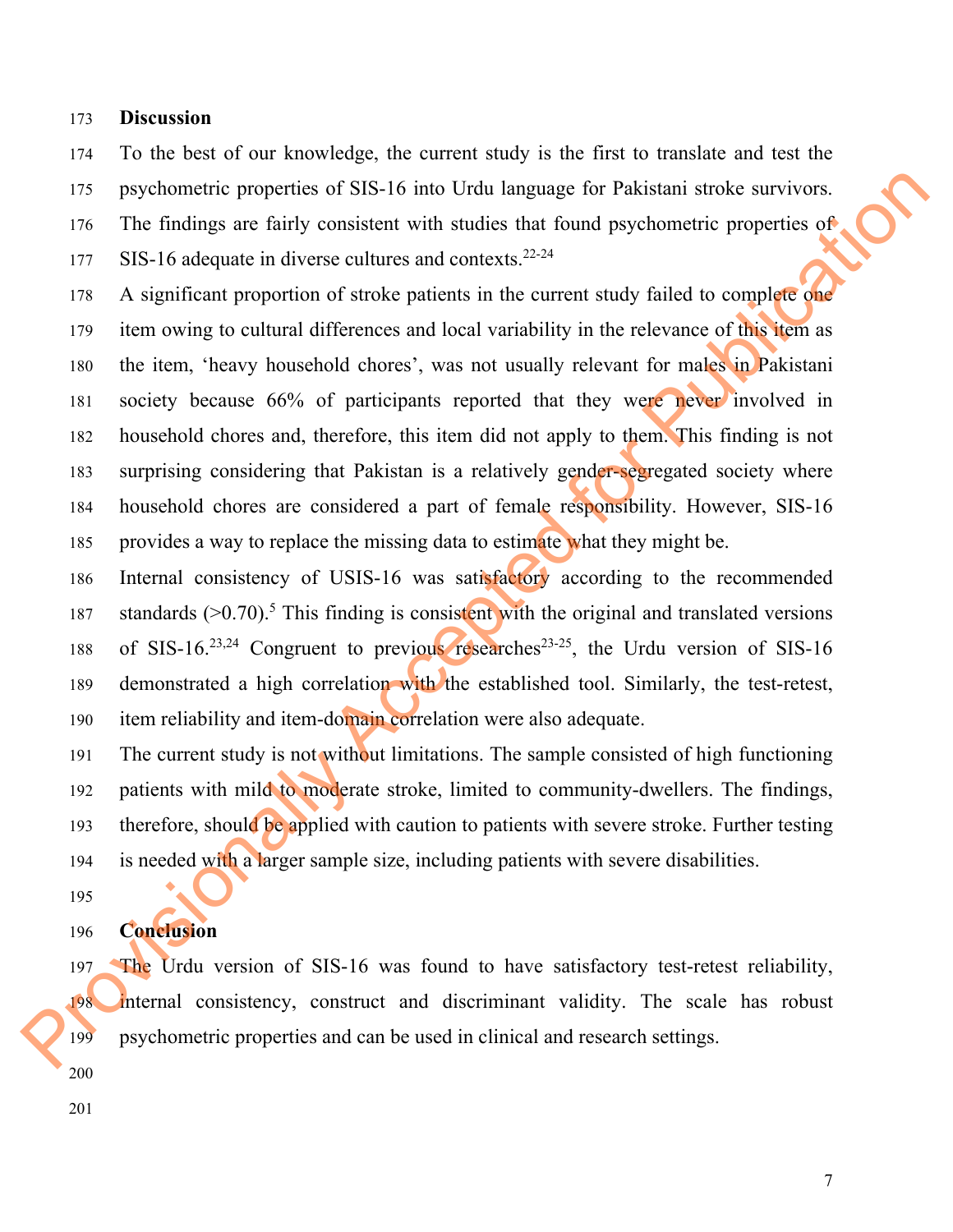202 **Disclaimer:** The text is based on a PhD research thesis.

203 **Conflict of interest:** None.

- 204 **Source of Funding:** None.
- 205

### 206 **References**

207 1. Traversi E, Springhetti I, Melazzini M, Giorgi G. The ICD-ICF clinical model 208 of hospital care. G. Ital. Med. Lav. Ergon. 2019;41:70-7.

209 2. Rodríguez-Nogueira Ó, Morera Balaguer J, Nogueira López A, Roldán Merino 210 J, Botella-Rico J-M, Del Río-Medina S, et al. The psychometric properties of the 211 person-centered therapeutic relationship in physiotherapy scale. PLoS One. 212 2020;15:e0241010. doi: 10.1371/journal.pone.0241010. PMID: 33156867; PMCID: 213 PMC7647106. e.<br>
Accel Lav. Ergon. 2019;41:70-7.<br>
Accel Lav. Ergon. 2019;41:70-7.<br>
The ICD-ICF clinical model<br>
Accel Lav. Ergon. 2019;41:70-7.<br>
1 Río-Medina S, et al. The psychometric properties of the<br>
1 Río-Medina S, et al. The psych

214 3. Haidar S, Fang F. English language in education and globalization: A 215 comparative analysis of the role of English in Pakistan and China. Asia Pacific Journal 216 of Education. 2019;39:165-76.

217 4. Beaton DE, Bombardier C, Guillemin F, Ferraz MB. Guidelines for the process 218 of cross-cultural adaptation of self-report measures. Spine (Phila Pa 1976). 219 2000;25:3186-91. doi: 10.1097/BRS.0000000000001891. PMID: 27607311.

220 5. Streiner DL, Norman GR, Cairney J. Health measurement scales: a practical 221 guide to their development and use: Oxford University Press, USA; 2015.

222 6. Arafat SY, Chowdhury HR, Qusar M, Hafez M. Cross cultural adaptation & 223 psychometric validation of research instruments: A methodological review. J Behav 224 Health. 2016;5:129-36.

225 7. Epstein J, Santo RM, Guillemin F. A review of guidelines for cross-cultural 226 adaptation of questionnaires could not bring out a consensus. J. Clin. Epidemiol. 227 2015;68:435-41. doi: 10.1016/j.jclinepi.2014.11.021. PMID: 25698408. 220 5. Streiner DL, Norman<br>
221 guide to their development and<br>
222 6. Arafat SY, Chowdhury<br>
223 psychometric validation of res<br>
224 Health 2016;5:129-36.<br>
225 7. Epstein J, Santo RM, C<br>
226 adaptation of questionnaires<br>
2

228 8. Ward I, Pivko S, Brooks G, Parkin K. Validity of the stroke rehabilitation 229 assessment of movement scale in acute rehabilitation: a comparison with the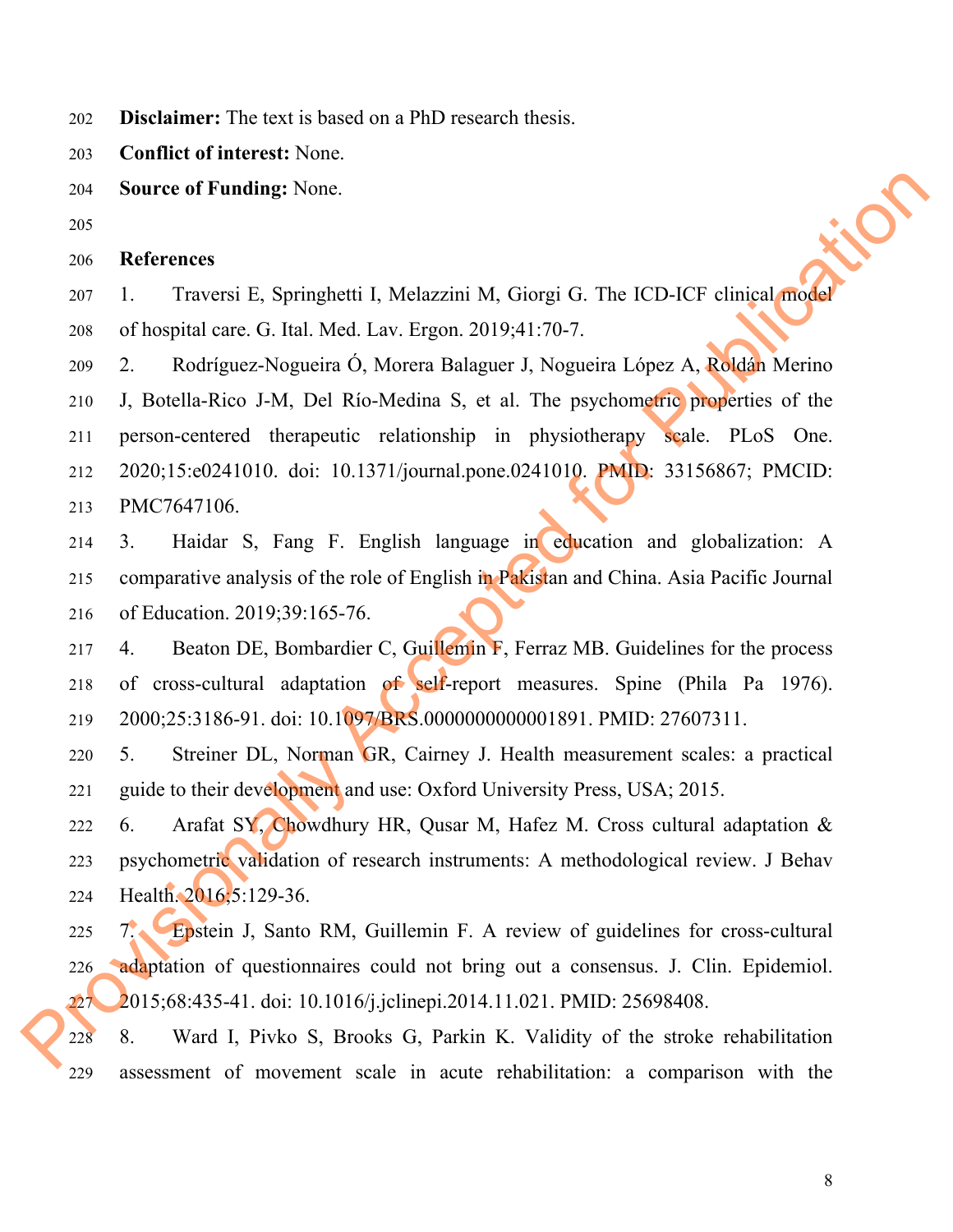230 functional independence measure and stroke impact scale-16. PM&R. 2011;3:1013-

231 21. doi: 10.1016/j.pmrj.2011.08.537.

232 9. Richardson M, Campbell N, Allen L, Meyer M, Teasell R. The stroke impact 233 scale: performance as a quality of life measure in a community-based stroke 234 rehabilitation setting. Disabil. Rehabil. 2016;38:1425-30. doi: 235 10.3109/09638288.2015.1102337. mpbell N, Allen L, Meyer M, Teasell R. The stroke impact<br>a quality of life measure in a community-based stroke<br>t.<br>Disabil. Rehabil. 2016;38:1425-30. doi:<br>1102337.<br>H, Gilani SA, Ahmad A. Translation and validation of the<br>mt

- 236 10. Ahmed U, Karimi H, Gilani SA, Ahmad A. Translation and validation of the 237 stroke impact scale 3.0 into urdu for Pakistan. NeuroRehabilitation. 2021:1-12. doi: 238 10.3233/NRE-210064.
- 239 11. Vellone E, Savini S, Fida R, Dickson VV, Melkus GDE, Carod-Artal FJ, et al. 240 Psychometric evaluation of the stroke impact scale 3.0. J. Cardiovasc. Nurs. 241 2015;30:229-41. doi: 10.1097/JCN.0000000000000145.
- 242 12. Mokkink LB, De Vet HC, Prinsen CA, Patrick DL, Alonso J, Bouter LM, et al. 243 COSMIN risk of bias checklist for systematic reviews of patient-reported outcome 244 measures. Qual. Life Res. 2018;27:1171-9. doi: 10.1007/s11136-017-1765-4.
- 245 13. World Healh Organization. Process of translation and adaptation of instruments. 246 http://www.who.int/substanceabuse/research tools/translation/en/. 2014.
- 247 14. Wild D, Grove A, Martin M, Eremenco S, McElroy S, Verjee-Lorenz A, et al. 248 Principles of good practice for the translation and cultural adaptation process for 249 patient-reported outcomes (PRO) measures: report of the ISPOR task force for 250 translation and cultural adaptation. Value Health. 2005;8:94-104. doi: 10.1111/j.1524- 251 4733.2005.04054.x. 248 Principles of good practice 1<br>
249 patient-reported outcomes (P<br>
250 translation and cultural adaptat<br>
251 4733.2005.04054.x.<br>
252 15. Vanbelle S. A new<br>
253 Psychonetrika. 2016;81:399-4<br>
254 16. Koo TK, Li MY. A gu<br>
2
	- 252 15. Vanbelle S. A new interpretation of the weighted kappa coefficients. 253 Psychometrika. 2016;81:399-410. doi: 10.1007/s11336-014-9439-4.
	- 254 16. Koo TK, Li MY. A guideline of selecting and reporting intraclass correlation 255 coefficients for reliability research. J. Chiropr. Med. 2016;15:155-63. doi: 256 10.1016/j.jcm.2016.02.012.
	- 257 17. Connelly LM. Cronbach's alpha. Medsurg Nurs. 2011;20:45-7.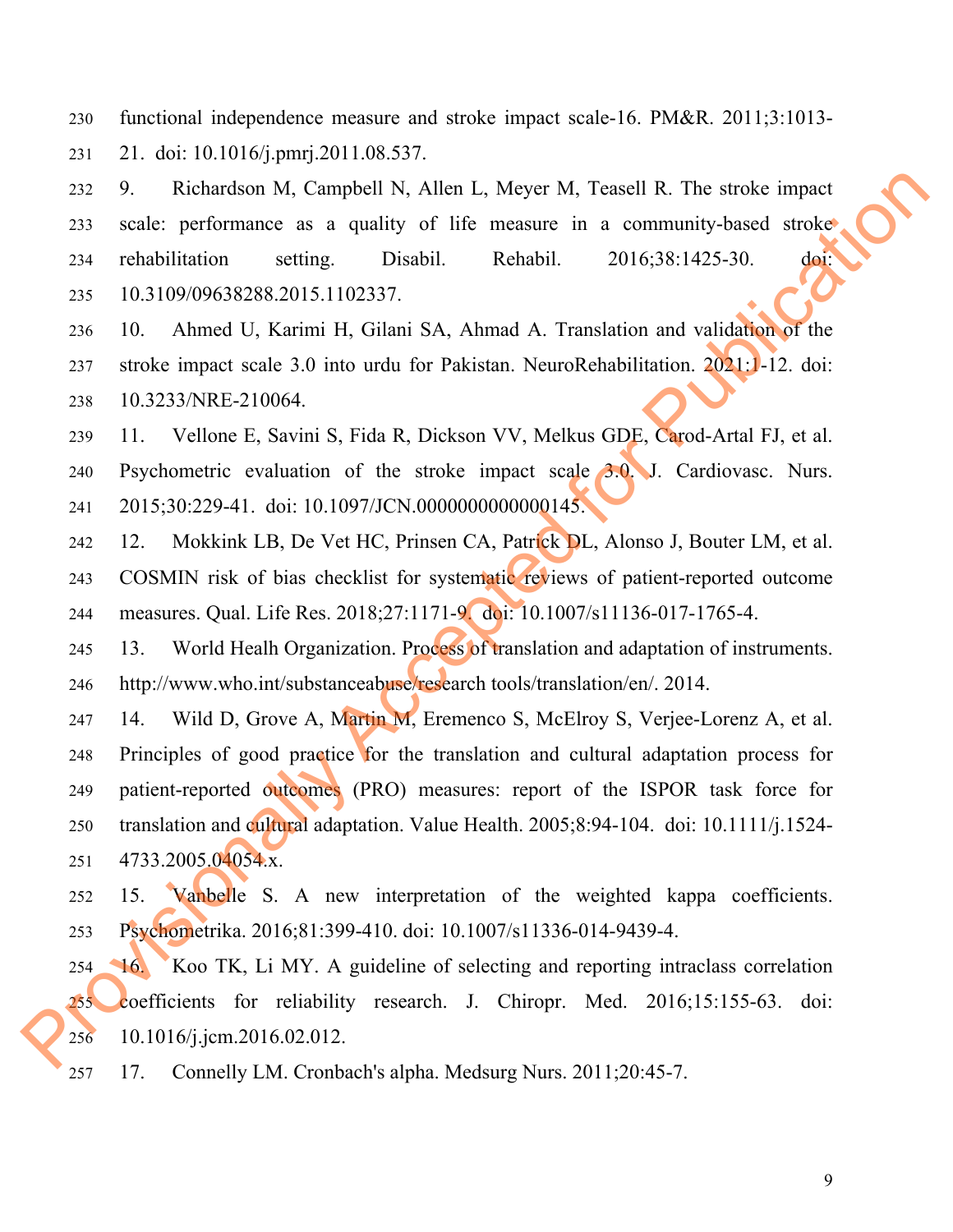258 18. Green SB, Yang Y. Evaluation of dimensionality in the assessment of internal 259 consistency reliability: Coefficient alpha and omega coefficients. Educational 260 Measurement: Issues and Practice. 2015;34:14-20.

261 19. Souza ACd, Alexandre NMC, Guirardello EdB. Psychometric properties in 262 instruments evaluation of reliability and validity. Epidemiol Serv Saude. 263 2017;26:649-659. doi: 10.5123/S1679-49742017000300022.

- 264 20. Salinas J, Sprinkhuizen SM, Ackerson T, Bernhardt J, Davie C, George MG, et
- 265 al. An international standard set of patient-centered outcome measures after stroke.
- 266 Stroke. 2016;47:180-6. doi: 10.1161/STROKEAHA.115.010898.
- 267 21. Jewell DV. Guide to evidence-based physical therapist practice: Jones & 268 Bartlett Publishers; 2014.
- 269 22. Kunsman S. Abstract T P125: Does the Stroke Impact Scale-16 (SIS-16) 270 positively correlate with the functional independence measure (FIM) during 271 acuteinpatient rehabilitation following stroke? Stroke. 2015;46:ATP125-ATP. doi: 272 10.1161/STROKEAHA.115.010898. 260 Measurement. Issues and Practice. 2015;34:14-20.<br>
261 19. Souza ACd, Alexandre NMC, Guiuratello EdB. Psychometric properties inv<br>
262 instruments evaluation of relatibility and validay. Epidemiol Serv Sande<br>
263 2017;
	- 273 23. Katzan IL, Thompson N, Uchino K. PROs in Clinical Practice: SIS-16 Better at 274 Detecting Change in Functional Status Than the Modified Rankin. Stroke. 275 2016;47:A186-A.
	- 276 24. Chou C-Y, Ou Y-C, Chiang T-R. Psychometric comparisons of four disease-277 specific health-related quality of life measures for stroke survivors. Clin. Rehabil. 278 2015;29:816-29. doi: 10.1177/0269215514555137

279 25. Coppers A, Möller JC, Marks D. Psychometric properties of the short form of 280 the Stroke Impact Scale in German-speaking stroke survivors. Health Qual Life 281 Outcomes. 2021;19:1-13. doi: 10.1186/s12955-021-01826-5.

283 --------------------------------------------------------------

282

284

285

286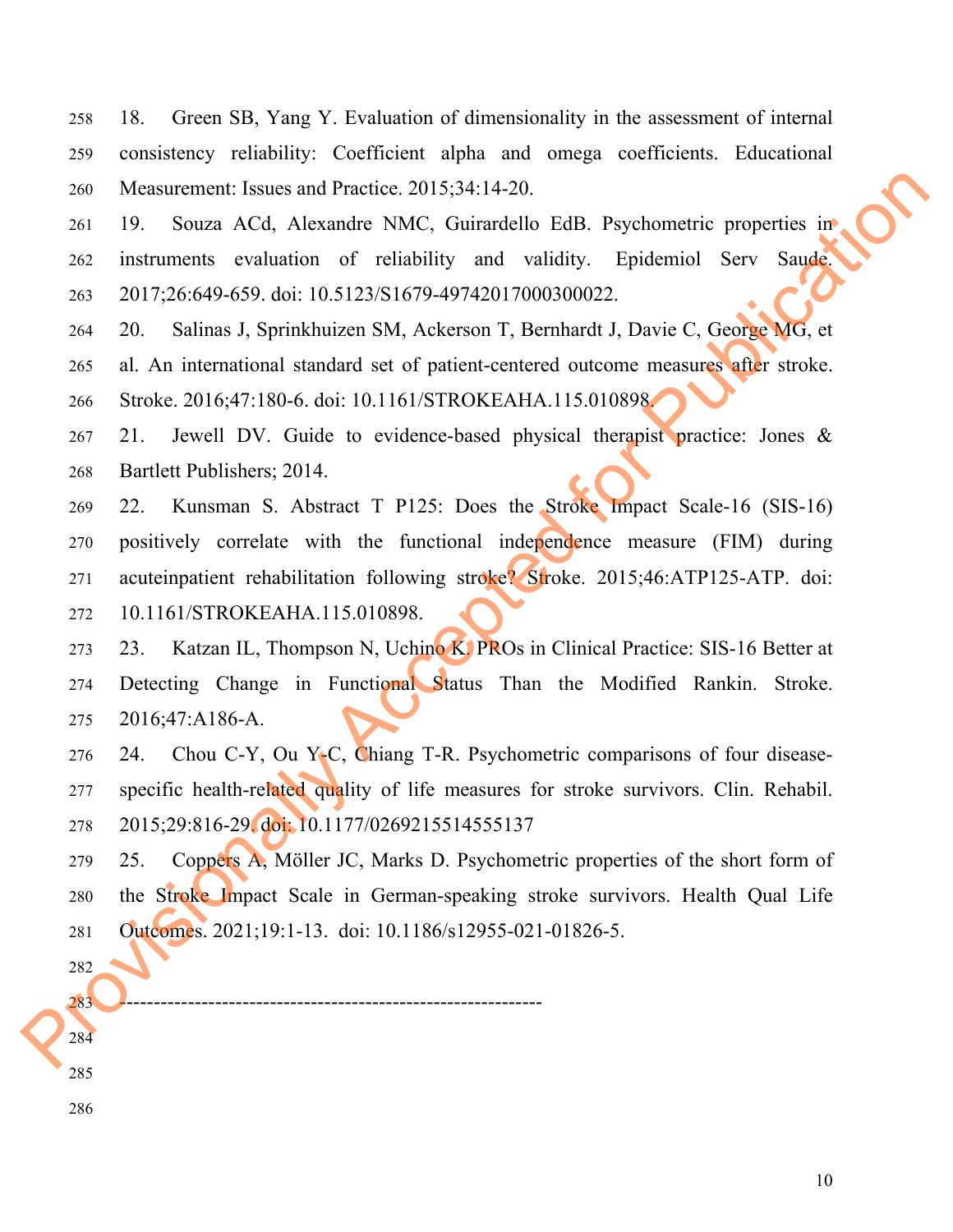|     | Demographic and risk factors                                                              | N(%)       | <b>Functional Scales</b> | Mean $\pm SD$     |
|-----|-------------------------------------------------------------------------------------------|------------|--------------------------|-------------------|
|     | Female                                                                                    | 50 (55.50) | <b>SF-36</b>             |                   |
|     | Male                                                                                      | 40(44.40)  | Physical function        | $55.44 \pm 20.03$ |
|     | Socio-economic Status                                                                     |            | Emotional role           | $65.21 \pm 35.71$ |
|     | Low-income                                                                                | 20 (22.22) | Body pain                | $53.25 \pm 27.09$ |
|     | Middle-income                                                                             | 38 (42.22) | Social functioning       | $50.13 \pm 23.43$ |
|     | Higher-income                                                                             | 32 (35.50) | Vitality                 | $55.94 \pm 26.59$ |
|     | <b>Stroke type</b>                                                                        |            | General health           | $67.61 \pm 19.86$ |
|     | Ischemic                                                                                  | 63 (70.00) | Role limitations         | $59.16 \pm 27.14$ |
|     | Hemorrhagic                                                                               | 27(30.00)  | Mental health            | $66.94 \pm 18.70$ |
|     | <b>Risk Factors</b>                                                                       |            | BI                       | $62.83 \pm 12.65$ |
|     | Smoking                                                                                   | 28 (31.10) | <b>MRMI</b>              | $10.33 \pm 01.74$ |
|     | Ischemic heart disease                                                                    | 23(25.50)  | <b>SIS 16</b>            | $66.28 \pm 11.41$ |
|     | Obesity/overweight                                                                        | 17(18.80)  | <b>MRS</b>               | $02.51 \pm 00.73$ |
|     | Hypertension                                                                              | 16(17.70)  | <b>HADS-A</b>            | $11.28 \pm 04.66$ |
|     | Diabetes mellitus                                                                         | 11(12.20)  | <b>HADS-D</b>            | $10.65 \pm 04.03$ |
| 288 | SF-36: Short form-36, BI: Barthel index. MRMI: Modified Rivermead mobility index, SIS-16: |            |                          |                   |
| 289 | Stroke Impact Scale-16, MRS: Modified Rankin scale, HADS: Hospital anxiety and depression |            |                          |                   |
| 290 | scale.                                                                                    |            |                          |                   |
| 291 |                                                                                           |            |                          |                   |
| 292 |                                                                                           |            |                          |                   |
| 293 |                                                                                           |            |                          |                   |
| 294 |                                                                                           |            |                          |                   |
| 295 |                                                                                           |            |                          |                   |
| 296 |                                                                                           |            |                          |                   |
| 297 |                                                                                           |            |                          |                   |
| 298 |                                                                                           |            |                          |                   |
| 299 |                                                                                           |            |                          |                   |
|     |                                                                                           |            |                          |                   |
| 300 |                                                                                           |            |                          |                   |
| 301 |                                                                                           |            |                          |                   |
| 302 |                                                                                           |            |                          |                   |
| 303 |                                                                                           |            |                          |                   |
| 304 |                                                                                           |            |                          |                   |
| 305 |                                                                                           |            |                          |                   |
| 306 |                                                                                           |            |                          |                   |

# 287 **Table 1: Sample characteristics (n=90)**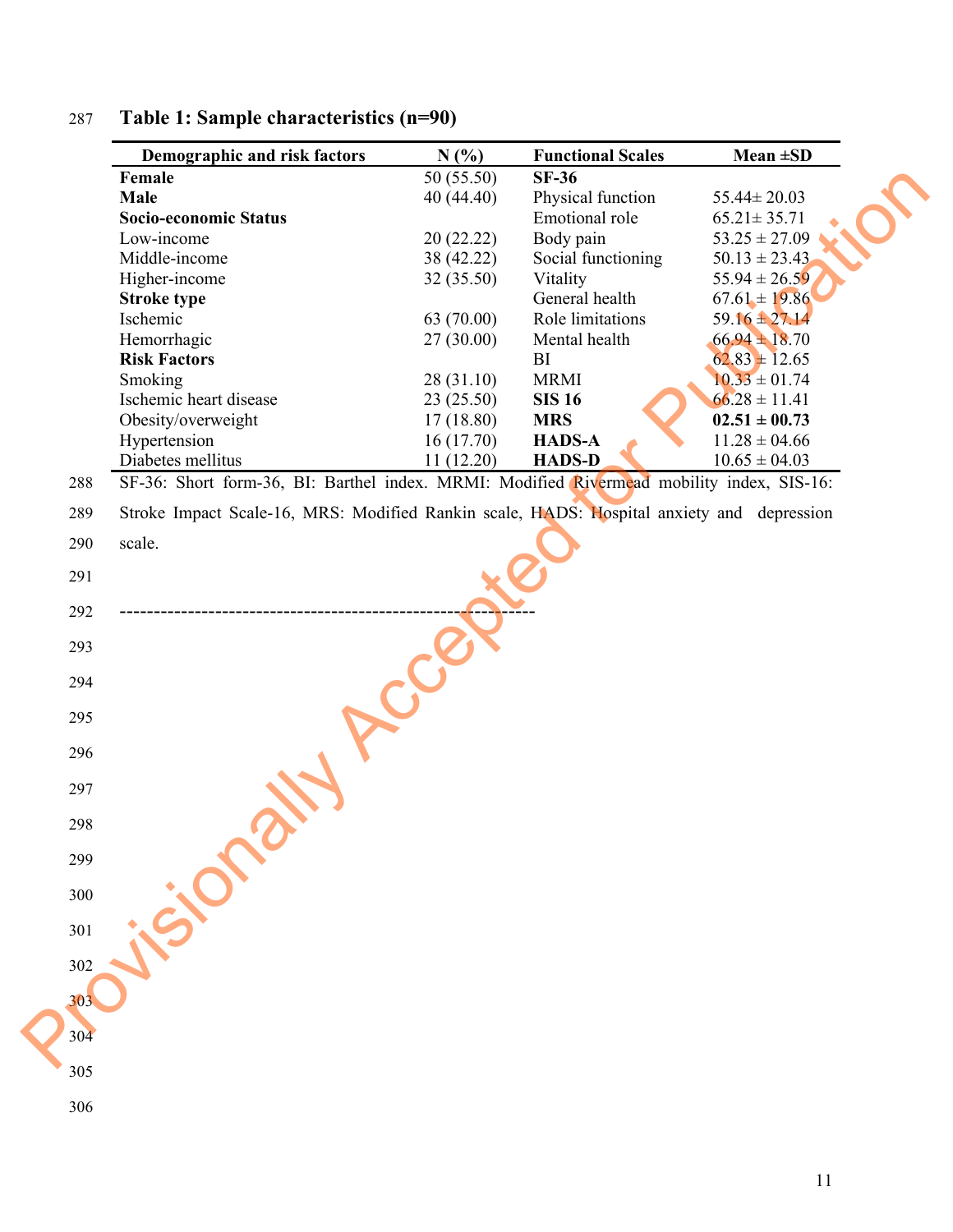| $0.88*$<br><b>BI</b><br><b>STREAM</b><br>$0.91*$<br>$0.92*$<br><b>MRMI</b><br>$-0.78*$<br><b>MRS</b><br>$-0.16*$<br><b>HADS-A</b><br><b>HADS-D</b><br>$-0.20*$<br><b>SF-36</b><br>$0.84*$<br><b>Physical Functioning</b><br>$0.43*$<br>Physical Role<br>$0.29*$<br>Pain<br>$0.31*$<br><b>Social Function</b><br>$0.28*$<br>Mental Health<br>$0.24*$<br>Emotion<br>$0.30*$<br>Vitality<br>$0.33*$<br>General Health<br><b>PCS</b><br>$0.67*$ |                                                                                           |  |  |  |  |
|---------------------------------------------------------------------------------------------------------------------------------------------------------------------------------------------------------------------------------------------------------------------------------------------------------------------------------------------------------------------------------------------------------------------------------------------|-------------------------------------------------------------------------------------------|--|--|--|--|
|                                                                                                                                                                                                                                                                                                                                                                                                                                             |                                                                                           |  |  |  |  |
|                                                                                                                                                                                                                                                                                                                                                                                                                                             |                                                                                           |  |  |  |  |
|                                                                                                                                                                                                                                                                                                                                                                                                                                             |                                                                                           |  |  |  |  |
|                                                                                                                                                                                                                                                                                                                                                                                                                                             |                                                                                           |  |  |  |  |
|                                                                                                                                                                                                                                                                                                                                                                                                                                             |                                                                                           |  |  |  |  |
|                                                                                                                                                                                                                                                                                                                                                                                                                                             |                                                                                           |  |  |  |  |
|                                                                                                                                                                                                                                                                                                                                                                                                                                             |                                                                                           |  |  |  |  |
|                                                                                                                                                                                                                                                                                                                                                                                                                                             |                                                                                           |  |  |  |  |
|                                                                                                                                                                                                                                                                                                                                                                                                                                             |                                                                                           |  |  |  |  |
|                                                                                                                                                                                                                                                                                                                                                                                                                                             |                                                                                           |  |  |  |  |
|                                                                                                                                                                                                                                                                                                                                                                                                                                             |                                                                                           |  |  |  |  |
|                                                                                                                                                                                                                                                                                                                                                                                                                                             |                                                                                           |  |  |  |  |
|                                                                                                                                                                                                                                                                                                                                                                                                                                             |                                                                                           |  |  |  |  |
|                                                                                                                                                                                                                                                                                                                                                                                                                                             |                                                                                           |  |  |  |  |
|                                                                                                                                                                                                                                                                                                                                                                                                                                             |                                                                                           |  |  |  |  |
| <b>MCS</b><br>$0.21*$                                                                                                                                                                                                                                                                                                                                                                                                                       |                                                                                           |  |  |  |  |
| *Spearman correlation (rs) is significant with p-value < .001, BI: Barthel index, STREAM: Stroke<br>308                                                                                                                                                                                                                                                                                                                                     |                                                                                           |  |  |  |  |
| rehabilitation assessment of movement, MRS: Modified Rankin Scale, HADS: Hospital depression                                                                                                                                                                                                                                                                                                                                                |                                                                                           |  |  |  |  |
| 310                                                                                                                                                                                                                                                                                                                                                                                                                                         | and anxiety scale, PCS: Physical component summary, MCS: Mental health component summary. |  |  |  |  |
| 311                                                                                                                                                                                                                                                                                                                                                                                                                                         |                                                                                           |  |  |  |  |
|                                                                                                                                                                                                                                                                                                                                                                                                                                             |                                                                                           |  |  |  |  |
| 312                                                                                                                                                                                                                                                                                                                                                                                                                                         |                                                                                           |  |  |  |  |
| 313                                                                                                                                                                                                                                                                                                                                                                                                                                         |                                                                                           |  |  |  |  |
| Table 3: Known-group validity.<br>314                                                                                                                                                                                                                                                                                                                                                                                                       |                                                                                           |  |  |  |  |
| $Mean \pm SD^*$<br><b>MRS</b><br>N                                                                                                                                                                                                                                                                                                                                                                                                          |                                                                                           |  |  |  |  |
| 25<br>$80.80 \pm 05.11$                                                                                                                                                                                                                                                                                                                                                                                                                     |                                                                                           |  |  |  |  |
| 27<br>$\overline{\mathbf{c}}$<br>$65.53 \pm 07.29$                                                                                                                                                                                                                                                                                                                                                                                          |                                                                                           |  |  |  |  |
| $\mathfrak{Z}$<br>21<br>$54.69 \pm 05.68$                                                                                                                                                                                                                                                                                                                                                                                                   |                                                                                           |  |  |  |  |
| 17<br>$25.43 \pm 10.11$<br>Λ                                                                                                                                                                                                                                                                                                                                                                                                                |                                                                                           |  |  |  |  |
| MRS: Modified Rankin scale; N: Number of stroke patients.<br>315                                                                                                                                                                                                                                                                                                                                                                            |                                                                                           |  |  |  |  |
| Analysis of variance (ANOVA) was used to determine the significant difference between stroke<br>316                                                                                                                                                                                                                                                                                                                                         |                                                                                           |  |  |  |  |
| patients who are at different stages of severity of the disease determined by MRS score;<br>317                                                                                                                                                                                                                                                                                                                                             |                                                                                           |  |  |  |  |
| $^*p<0.01$ .<br>318                                                                                                                                                                                                                                                                                                                                                                                                                         |                                                                                           |  |  |  |  |
| 319                                                                                                                                                                                                                                                                                                                                                                                                                                         |                                                                                           |  |  |  |  |
|                                                                                                                                                                                                                                                                                                                                                                                                                                             |                                                                                           |  |  |  |  |
| 320                                                                                                                                                                                                                                                                                                                                                                                                                                         |                                                                                           |  |  |  |  |
| 321                                                                                                                                                                                                                                                                                                                                                                                                                                         |                                                                                           |  |  |  |  |

307 **Table 2: Convergent validity of Stroke Impact Scale-16 (SIS-16).**